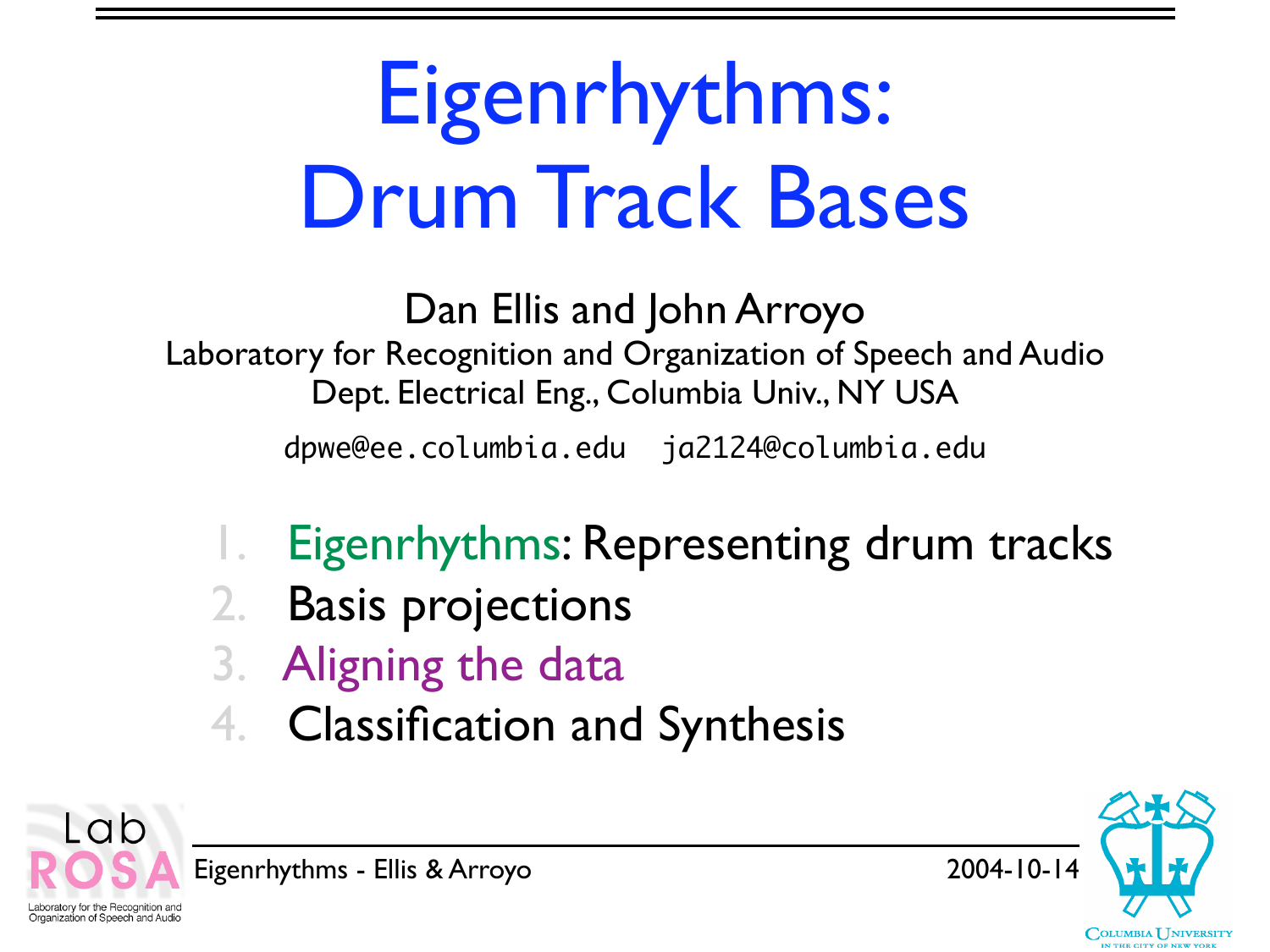### Drum Track Structure

• To first order, All pop music has the same drum track:



- Can we capture this from examples? o ... including the variations
- Can we exploit it?
	- o .. for synthesis
	- .. for classification
	- **o** for insight



Eigenrhythms - Ellis & Arroyo 2004-10-14

CH **COLUMBIA UNIVERSITY**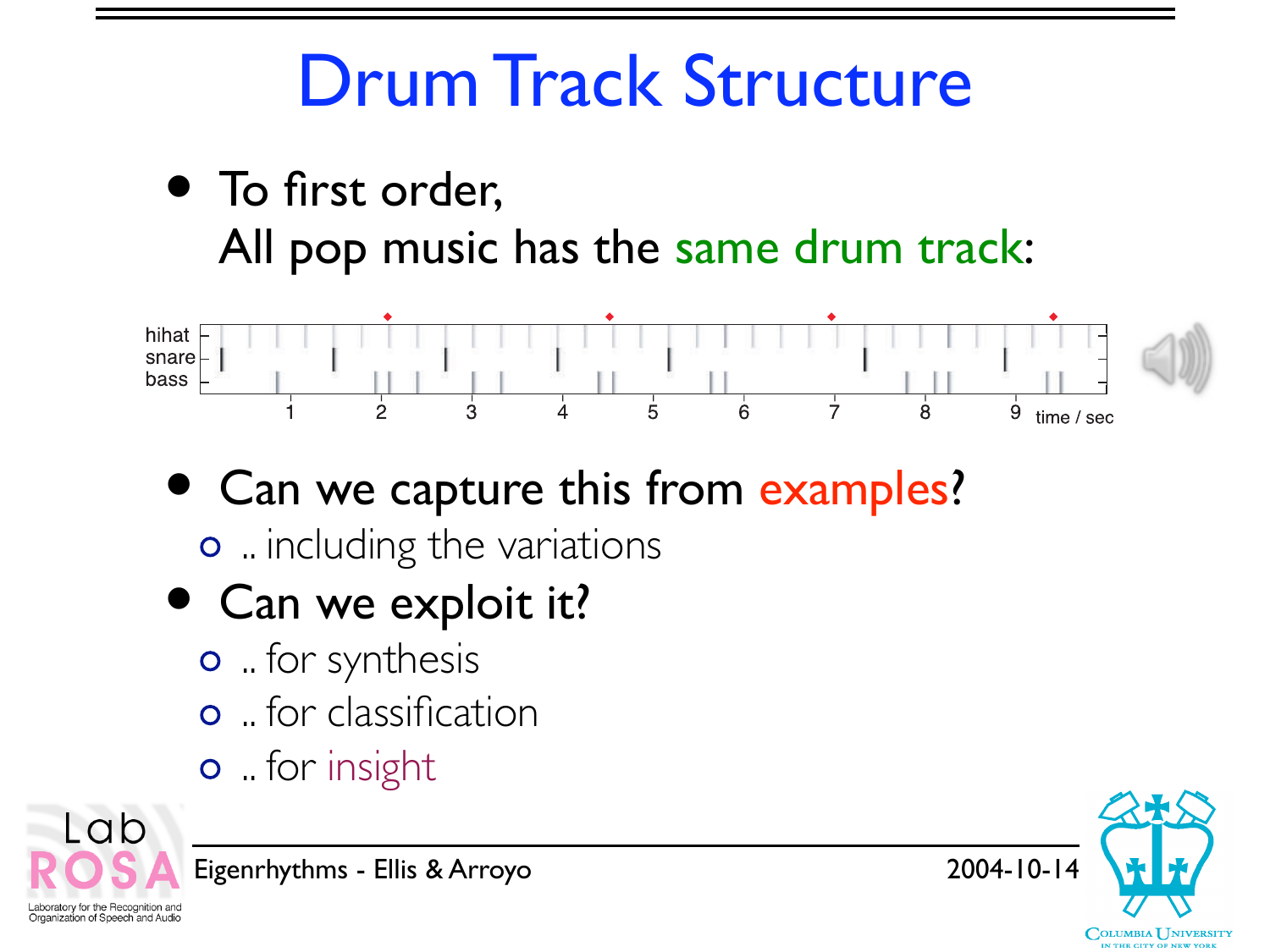#### Basis Sets



- o bases H: subspace that spans the data
- weights W: dimension-reduced projection of data



Eigenrhythms - Ellis & Arroyo 2004-10-14

**COLUMBIA UNIVERSITY**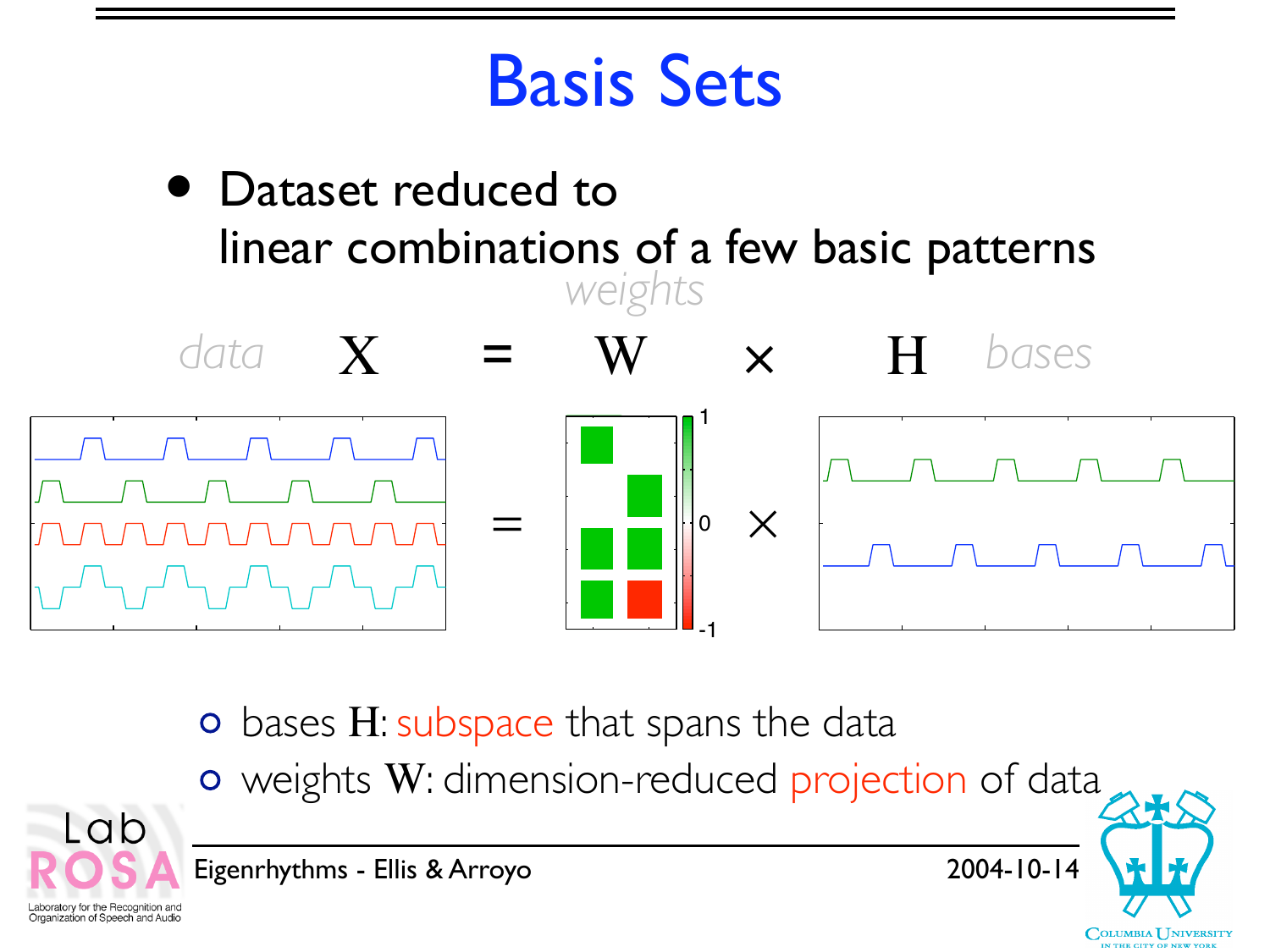### Different basis projections

- Principal Component Analysis (PCA) o optimizes MSE of low-D reconstruction
- Independent Component Analysis (ICA) projections are independent (cf decorrelated)
- Linear Discriminant Analysis (LDA) o given class labels for data, find dimensions to separate them
- Nonnegative Matrix Factorization (NMF) o each basis function only adds bits in



COLUMBIA UNIVERSITY

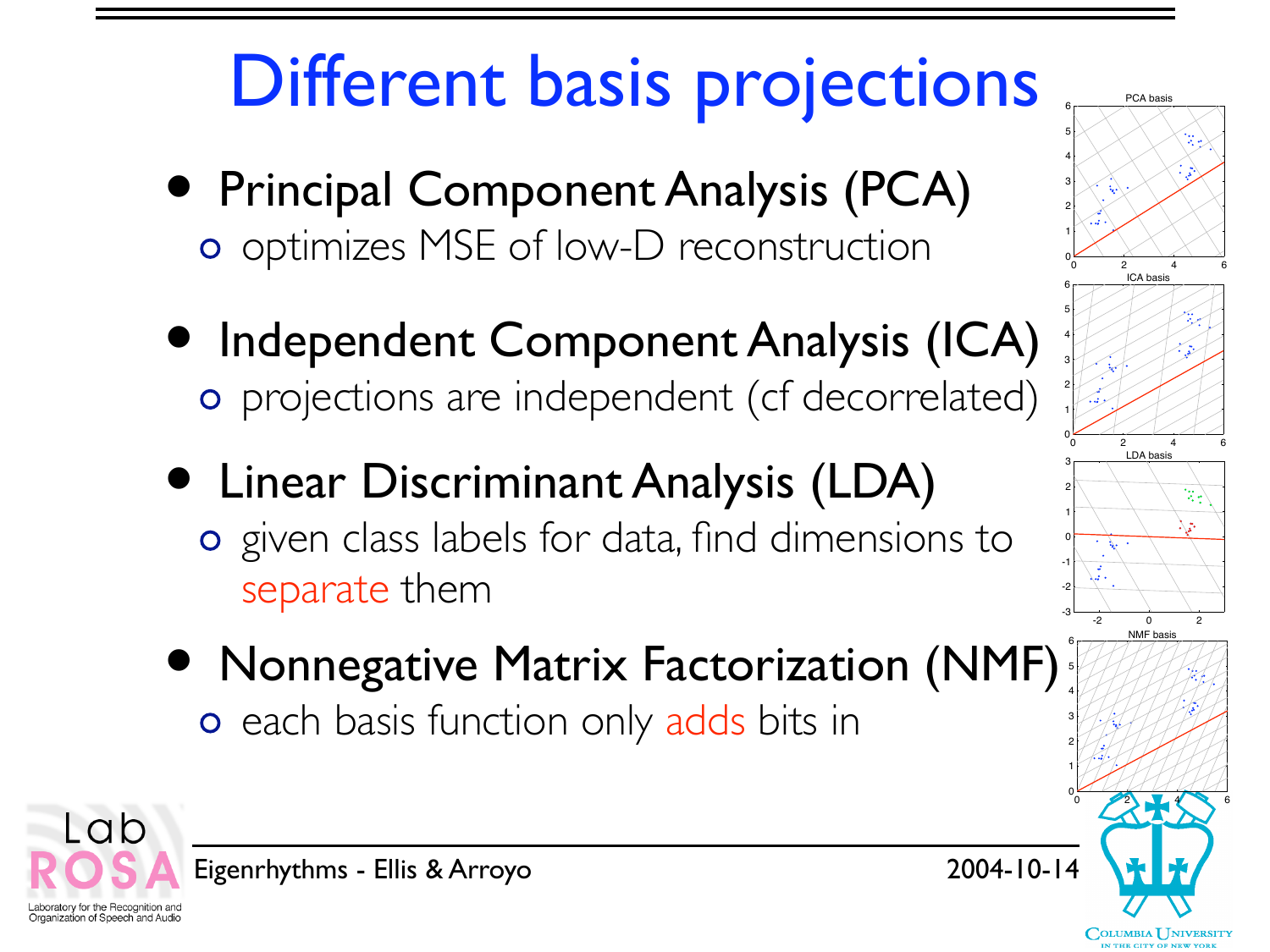#### Data

- Drum tracks extracted from MIDI
	- $0$  100 examples (10  $\times$  10 genre classes)
	- o fixed mapping of instruments to 3 classes bass drum, snare, hi-hat
- Pseudo-envelope representation

Organization of Speech and Audio

40ms half-Gauss window sampled at 200 Hz



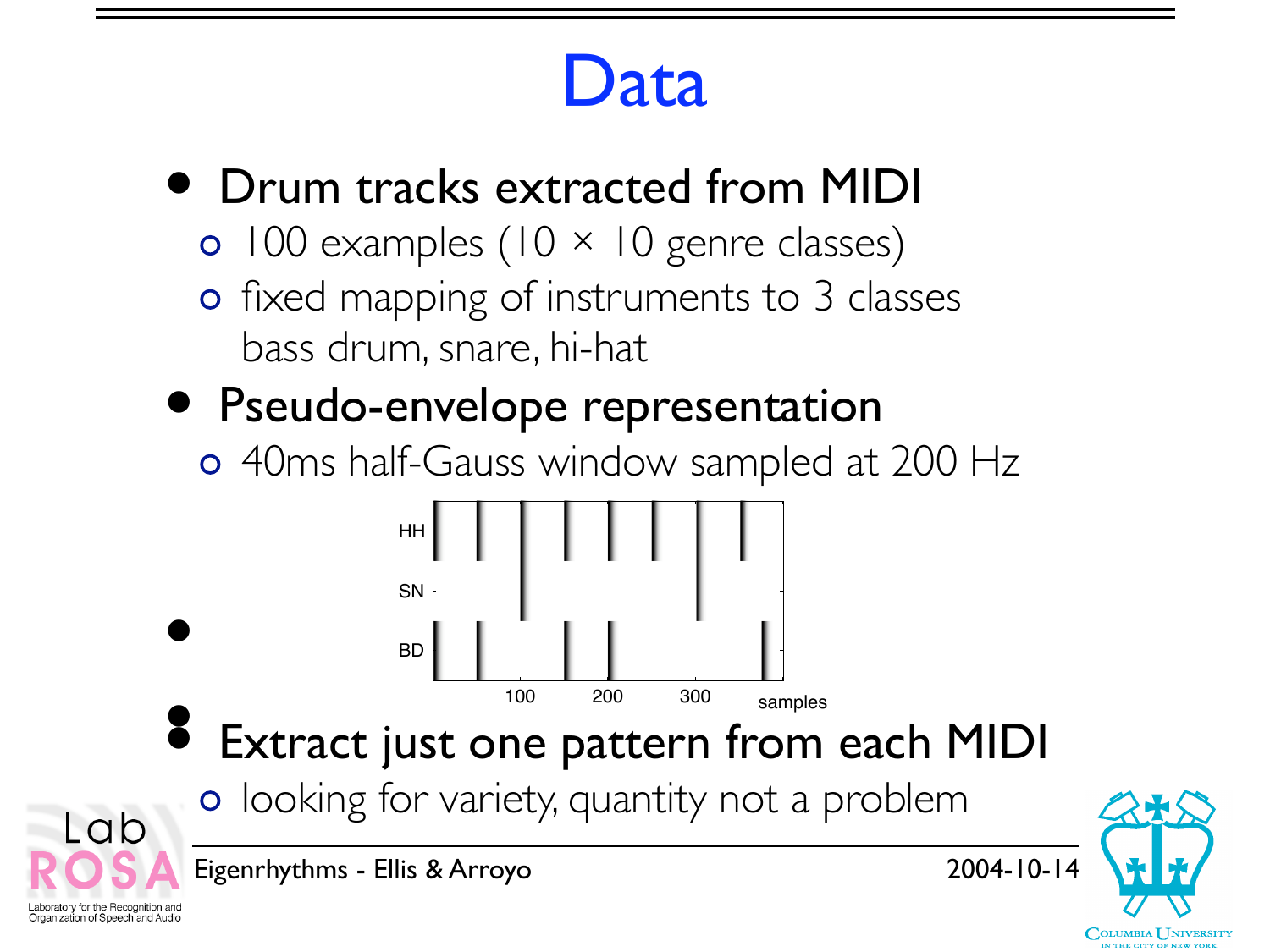### **Aligning Data: Tempo**

• Need to align patterns prior to PCA...

#### • First, normalize tempo

autocorrelation gives BPM candidates



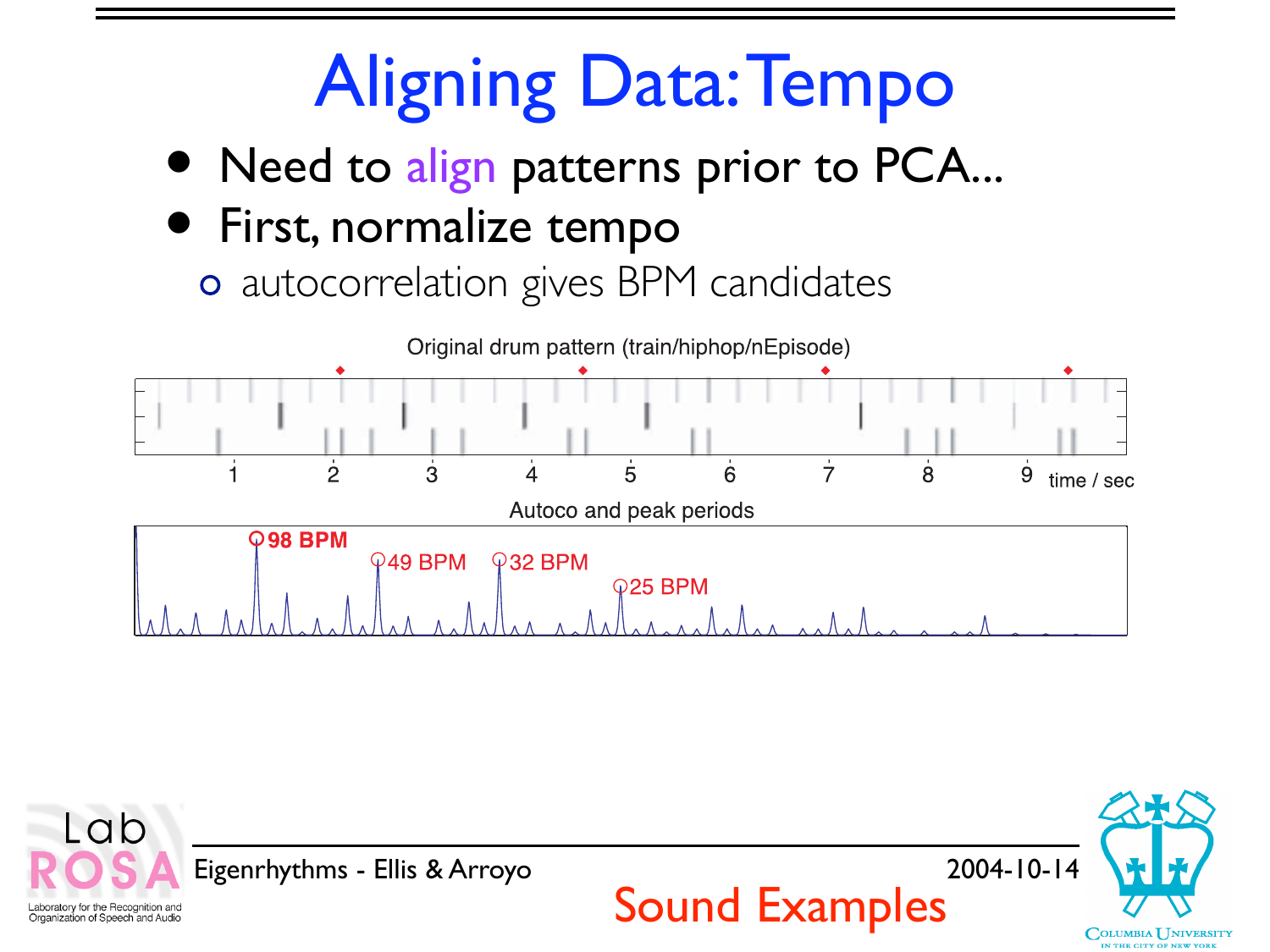### Aligning Data: Downbeat

- Downbeat from best match of temponormalized pattern to 'mean' template
	- o try every tempo hypotheses, choose best match



**COLUMBIA UNIVERSITY** 

Laboratory for the Recognition and Organization of Speech and Audio

-ab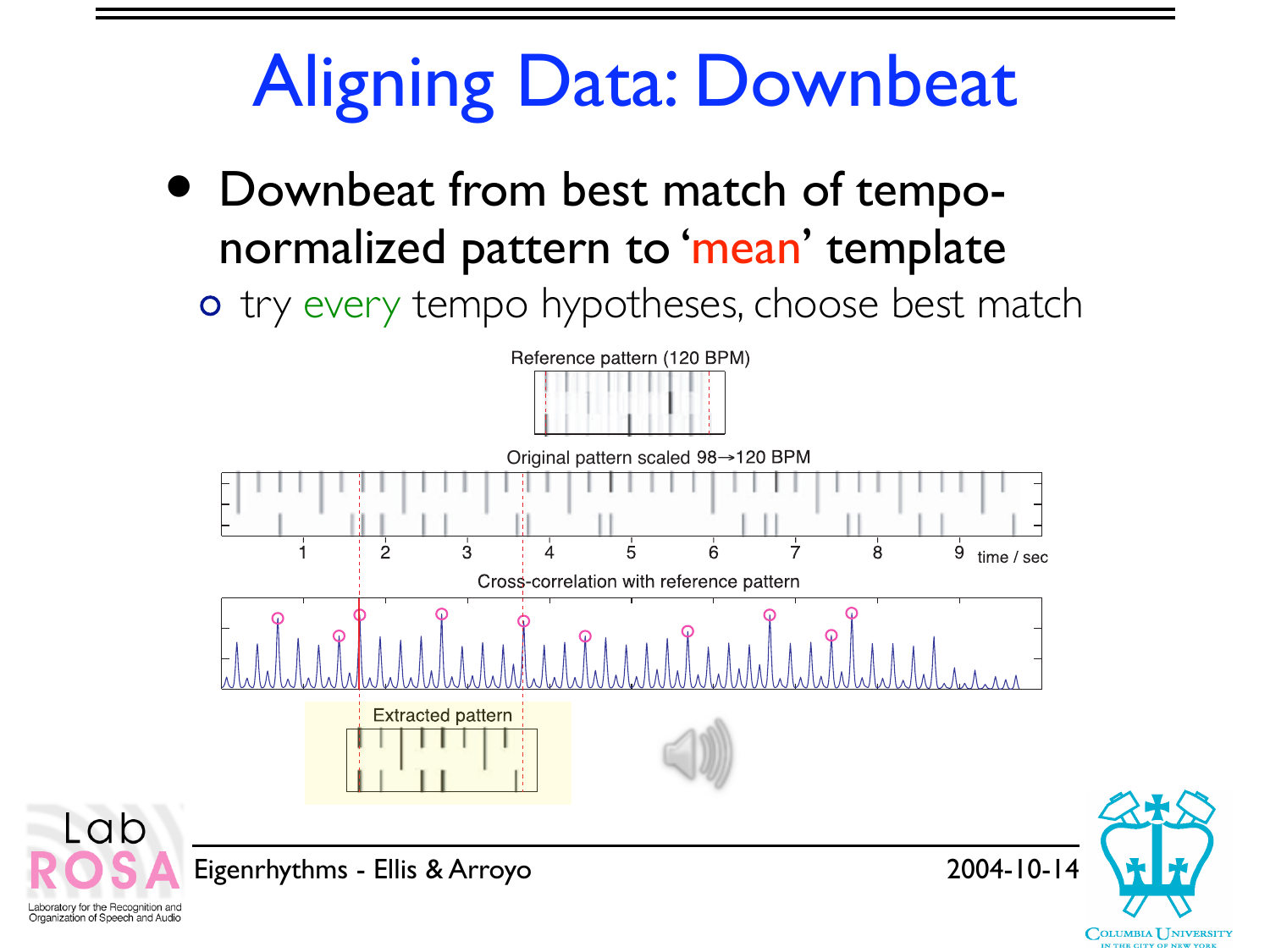#### Aligned Data

• Tempo normalization + downbeat alignment  $\rightarrow$  100 2-bar excerpts:



Can now apply basis projection(s)

Eigenrhythms - Ellis & Arroyo 2004-10-14



Laboratory for the Recognition and Organization of Speech and Audio

Lab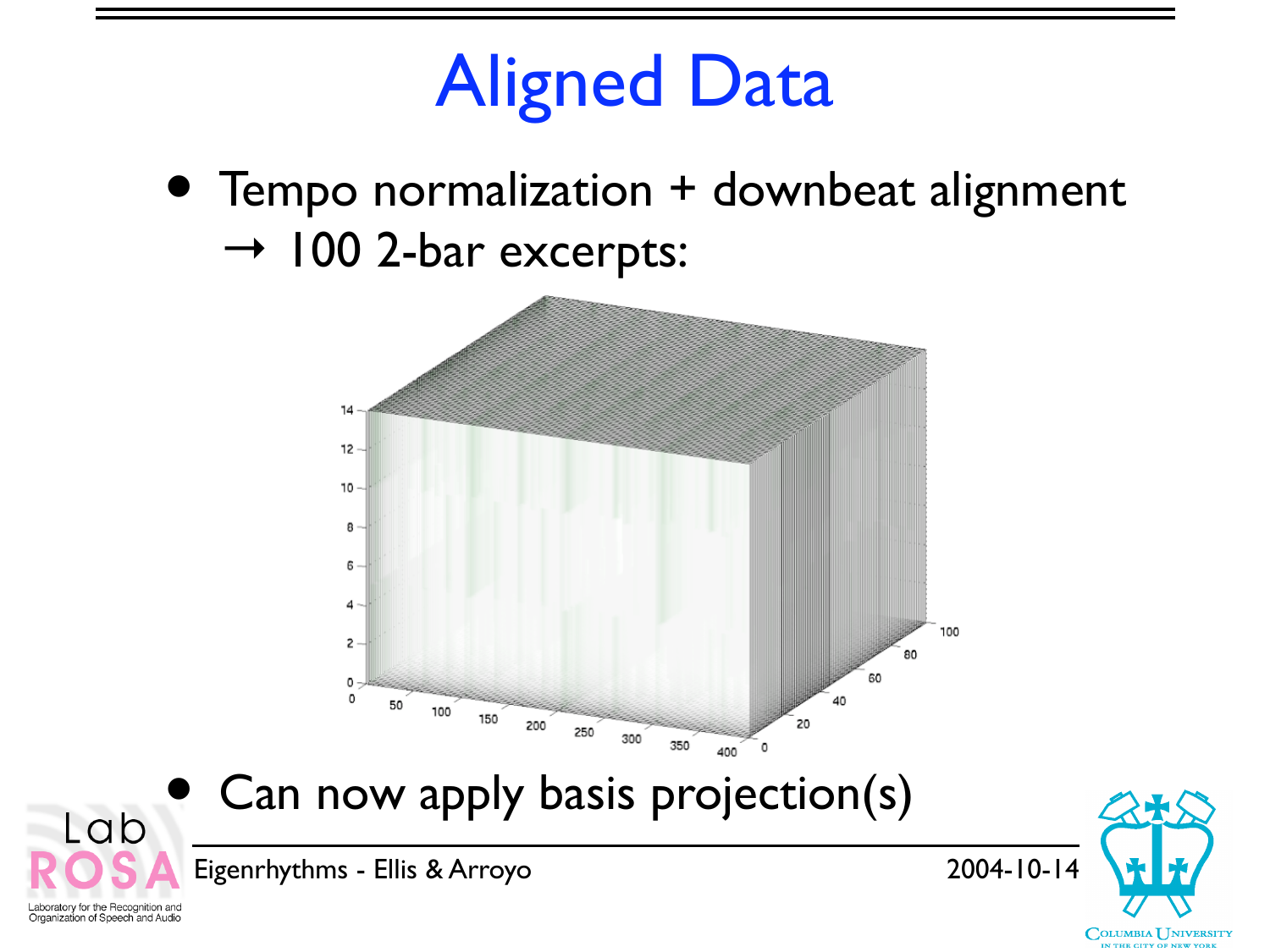## Eigenrhythms (PCA)



- Need 20+ Eigenvectors for good coverage of 100 training patterns (1200 dims)
- Eigenrhythms both add and subtract



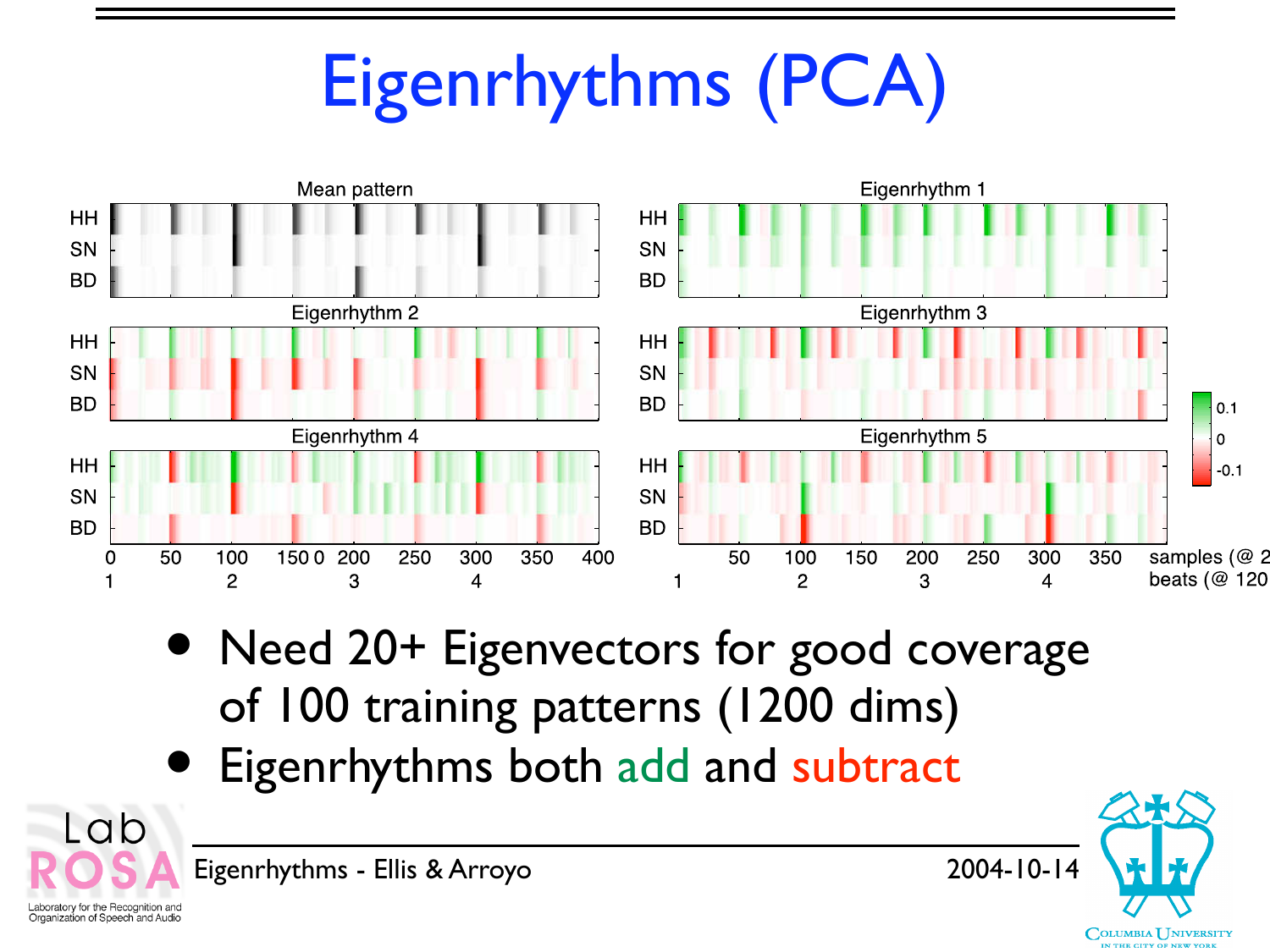### Indirhythms (ICA)



• 6 of 12 components from FastICA2\_1 o picking up fine timing shifts?



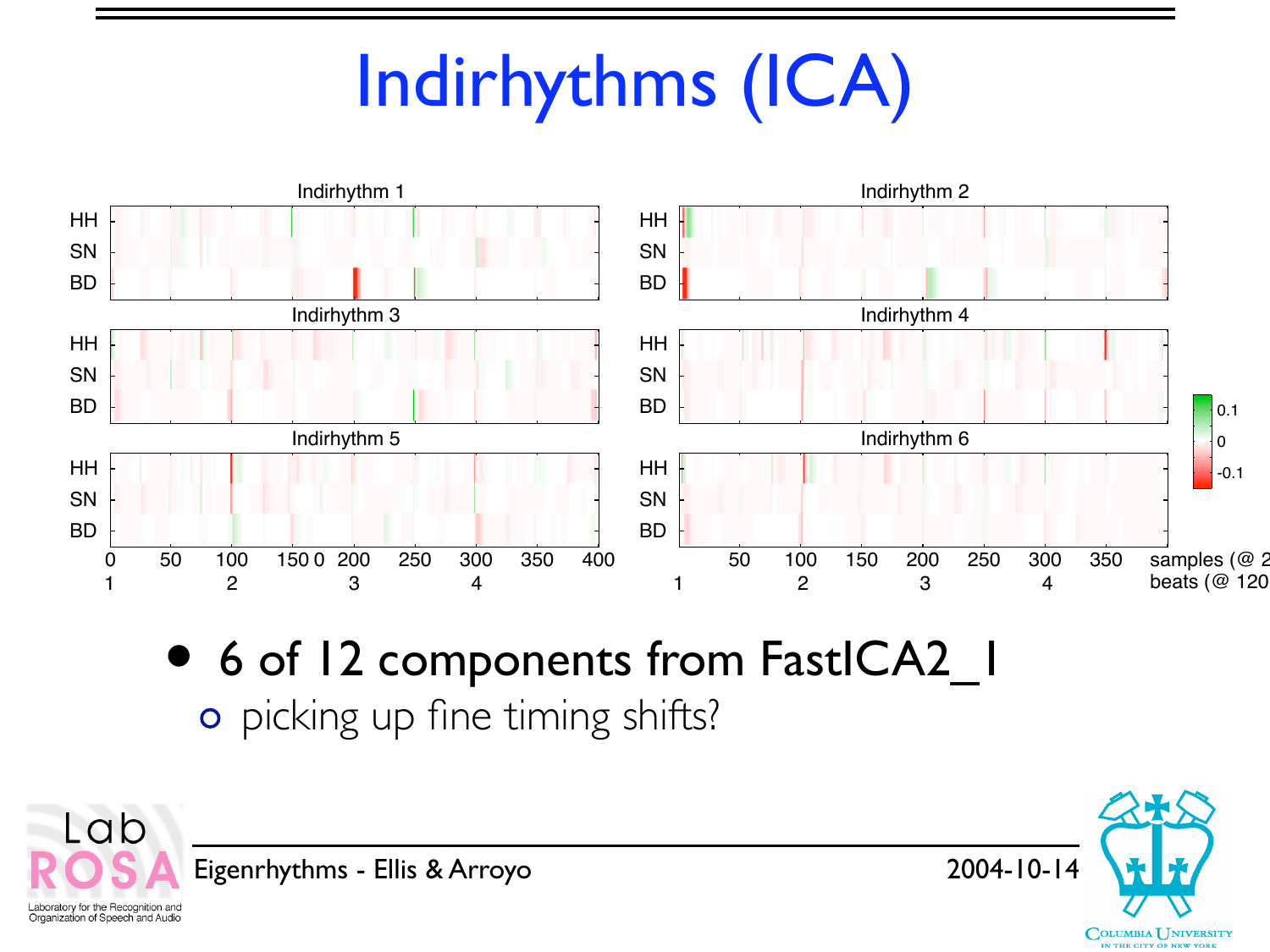### Discrirhythms (LDA)



• Trying to differentiate genre classes...



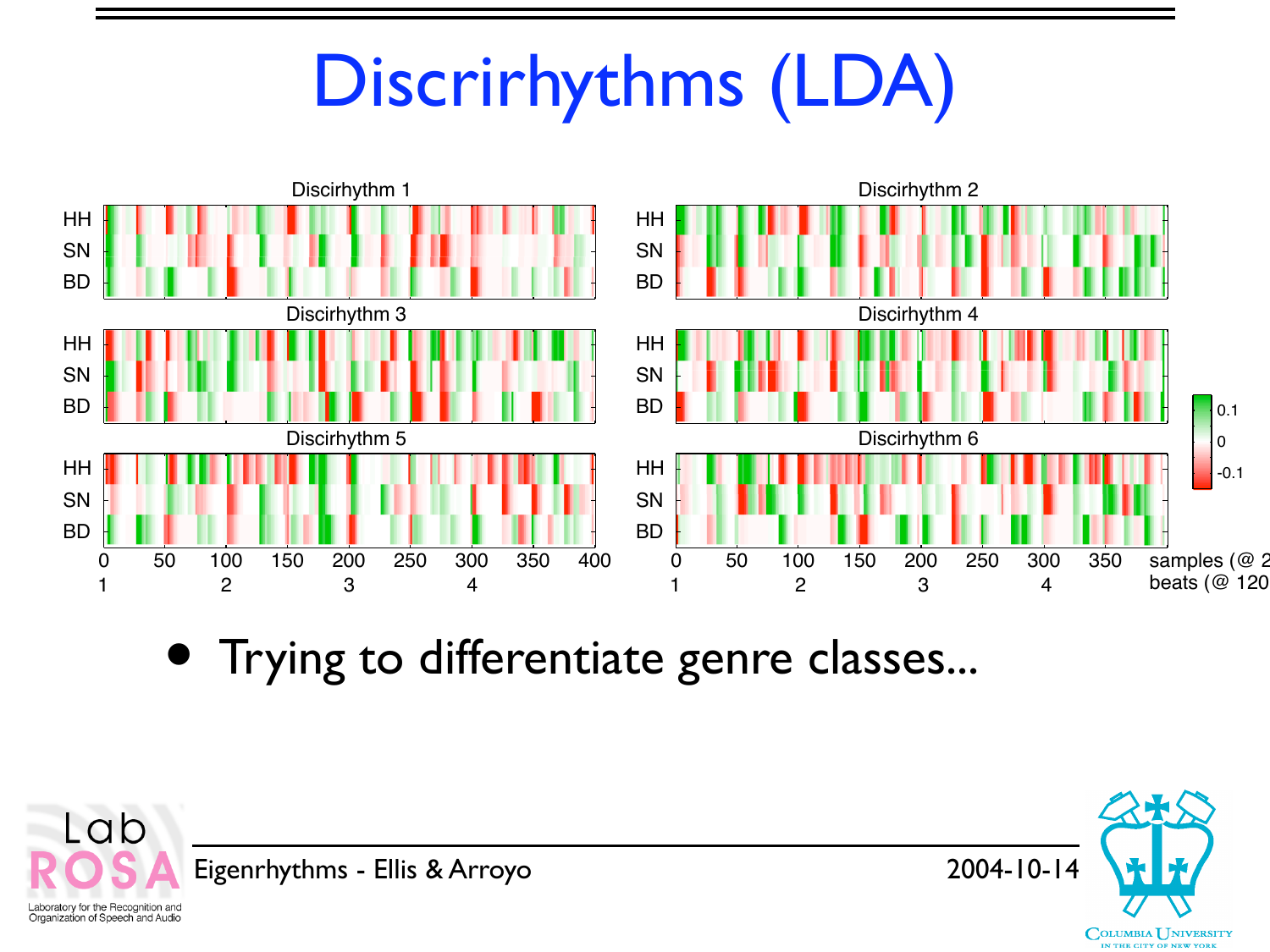### Posirhythms (NMF)



• Nonnegative: only adds beat-weight

Capturing some structure



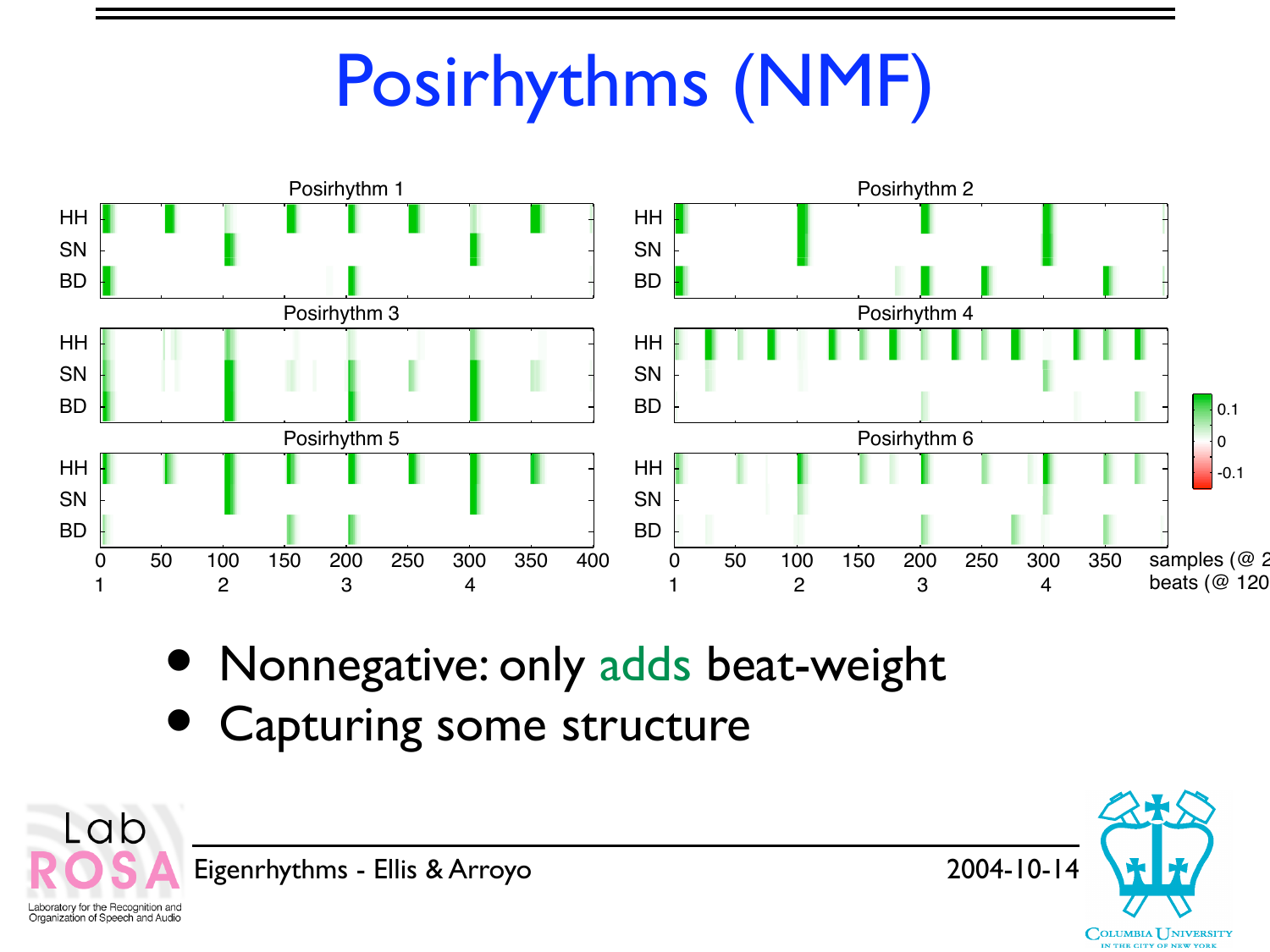# Eigenrhythms for Classification

Projections in Eigenspace / LDA space

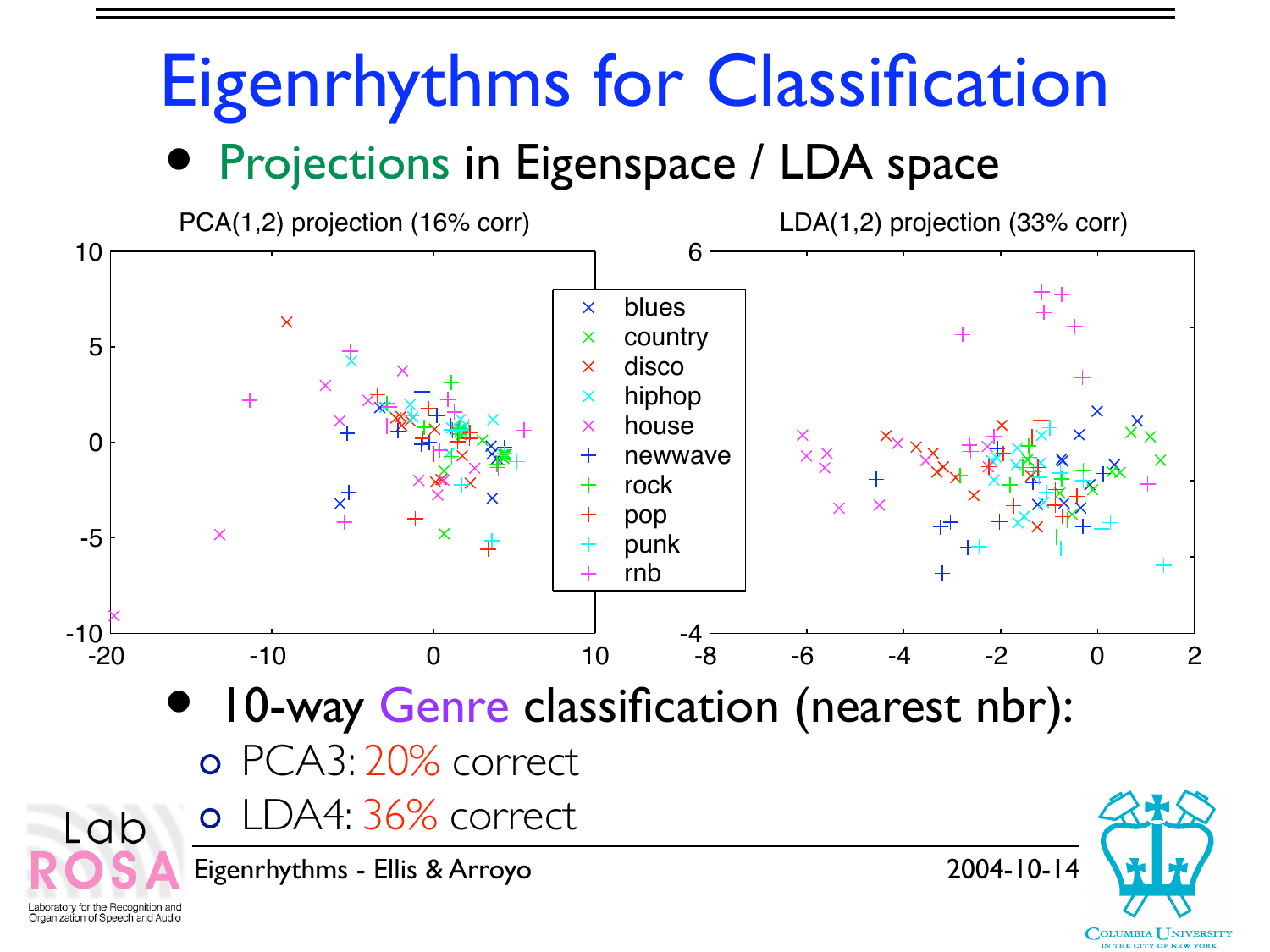### Eigenrhythm BeatBox

• Resynthesize rhythms from eigen-space



 $\mathbf{A}$ 

**COLUMBIA UNIVERSITY** IN THE CITY OF NEW YORK



Lab